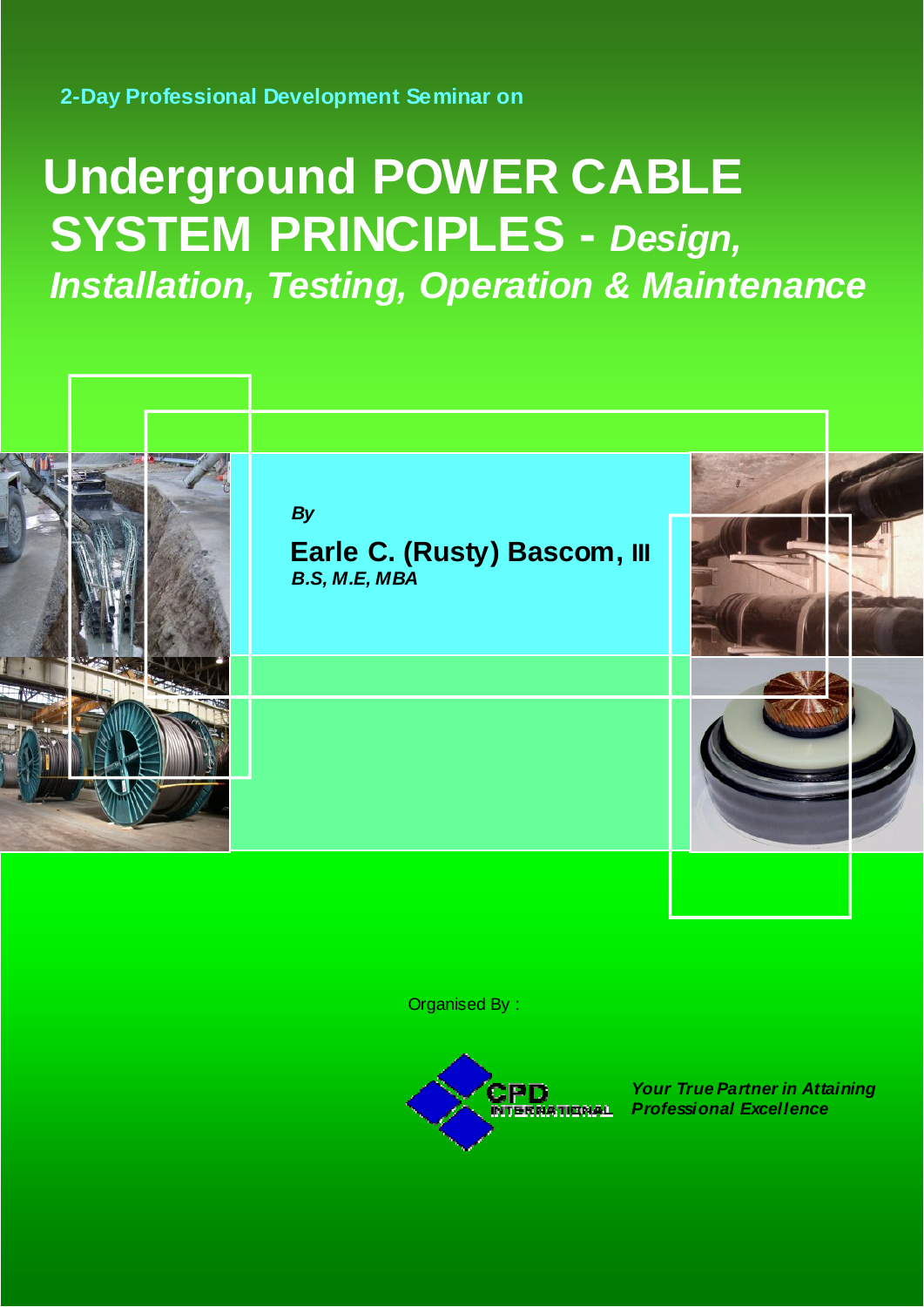# **INTRODUCTION**

Utility engineers, architect-engineering personnel, developers and industrials are often faced with considering an underground cable option either as a portion of an otherwise overhead line, to connect nearby substations, as entry to an already congested substation, or in urban setting where underground transmission or distribution is the only alternative.

The attendees of this seminar will gain an overall understanding of the major underground cable system types including extruded and self-contained, as well as an understanding about elements of design, manufacturing, installation and operation of underground transmission and distribution cables.

# **COURSE OUTLINE**

- **1. Introductions, Summary of Course Goals**
- **2. Cable System Types**
- **3. Transmission Vs. Distribution**
- **4. Cable System Planning, Selection and Characteristics**
- **5. Cable Project Types**
- **6. Cable System Components**
- ◊ Cable Construction
- ◊ Terminations
- ◊ Splices/Joints
- ◊ Other Accessories
- **7. General Design Considerations**
- ◊ Underground vs. Overhead
- ◊ Power Transfer Requirements and Rating Criteria
- ◊ Cable System Type
- ◊ Route Selection & Rights-of-Way

## **8. Summary of Design Calculations**

## **9. Manufacturing Considerations**

- ◊ Extruded Dielectric (XLPE, EPR)
- ◊ Laminate Cables (Self-Contained)

## **10. Installation and Civil Design Considerations**

- ◊ Open Trench
- ◊ Trenchless Technology
- ◊ Transitions to Other Equipment
- **11. Cable Project Types**
- **12. Testing, Standards & Specifications**
- ◊ Prequalification Tests
- ◊ Factory Acceptance Tests
	- Routine
	- Sample
- ◊ Commissioning Tests
- ◊ Fault Location Tests
- ◊ Standards and Specifications

## **13. Operation & Maintenance**